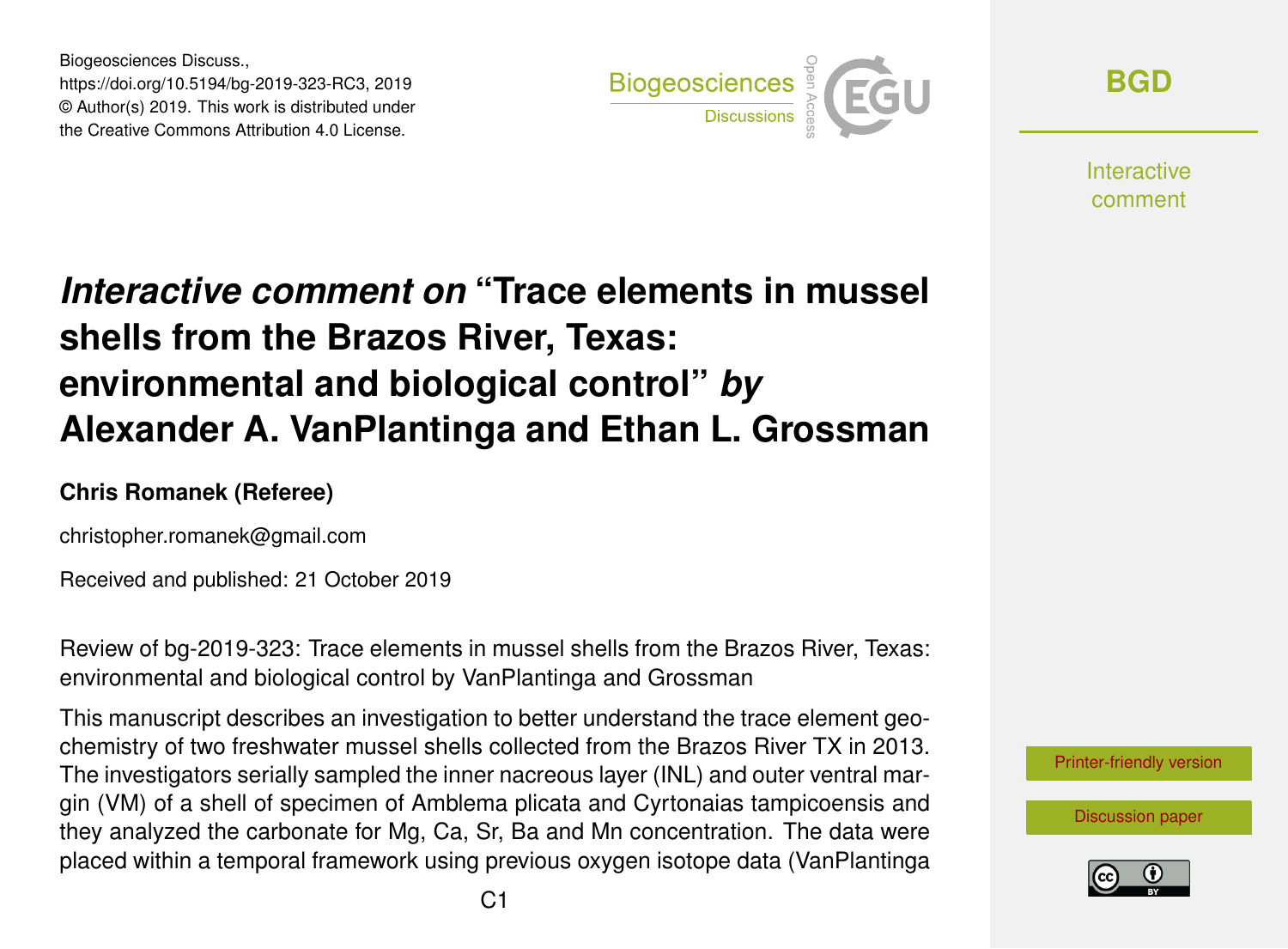and Grossman, 2018) and compared to other environmental data (e.g., temperature, water chemistry, water discharge rate) to better understand the origin(s) of the geochemical signatures locked in the shell. The principal outcome of the study focused on shell Mn/Ca records which correlated inversely with river discharge allowing for a reconstruction of river discharge patterns. The investigators conclude that Mn was attained primarily through the ingestion of Mn-bearing particulate organic matter.

This manuscript addresses subject matter that is of general interest to the Biogeoscience community and it identifies a novel proxy of river discharge in the geochemical record of the shell. The investigators thoughtfully consider and evaluate the relevant peer reviewed literature within the context of their study.

The manuscript is relatively well written, although I had some trouble with the PDF because the figures contained a lot of information that could not be seen easily on a paper copy.

The amount of information provided on shell geochemistry and the various correlations and comparisons made me feel overwhelmed at times. The Mg, Sr, and Ba records (as well as  $A$ <sup>2</sup> 13 Cand CL) appear ancillary at times and it is unclear if they provide meaningful supporting evidence for the major conclusions of the manuscript.

I recommend that the investigators reconsider what is really needed to support the main conclusion(s) of their study. This should help to sharpen the take home message of the study. A more highly focused revision that centers on the Mn records would be valuable to the scientific community and make a meaningful contribution to the published literature. Data that may be excluded from a revision could likely form the basis for separate manuscript(s).

Other comments, identified by line number (L), are provided below: General comment: Each time a geochemical profile is presented or discussed the investigators should identify whether it is from the inner nacreous layer or the ventral margin. Sometimes this distinction is clearly made while at other times it appears ambiguous.

**[BGD](https://www.biogeosciences-discuss.net/)**

Interactive comment

[Printer-friendly version](https://www.biogeosciences-discuss.net/bg-2019-323/bg-2019-323-RC3-print.pdf)

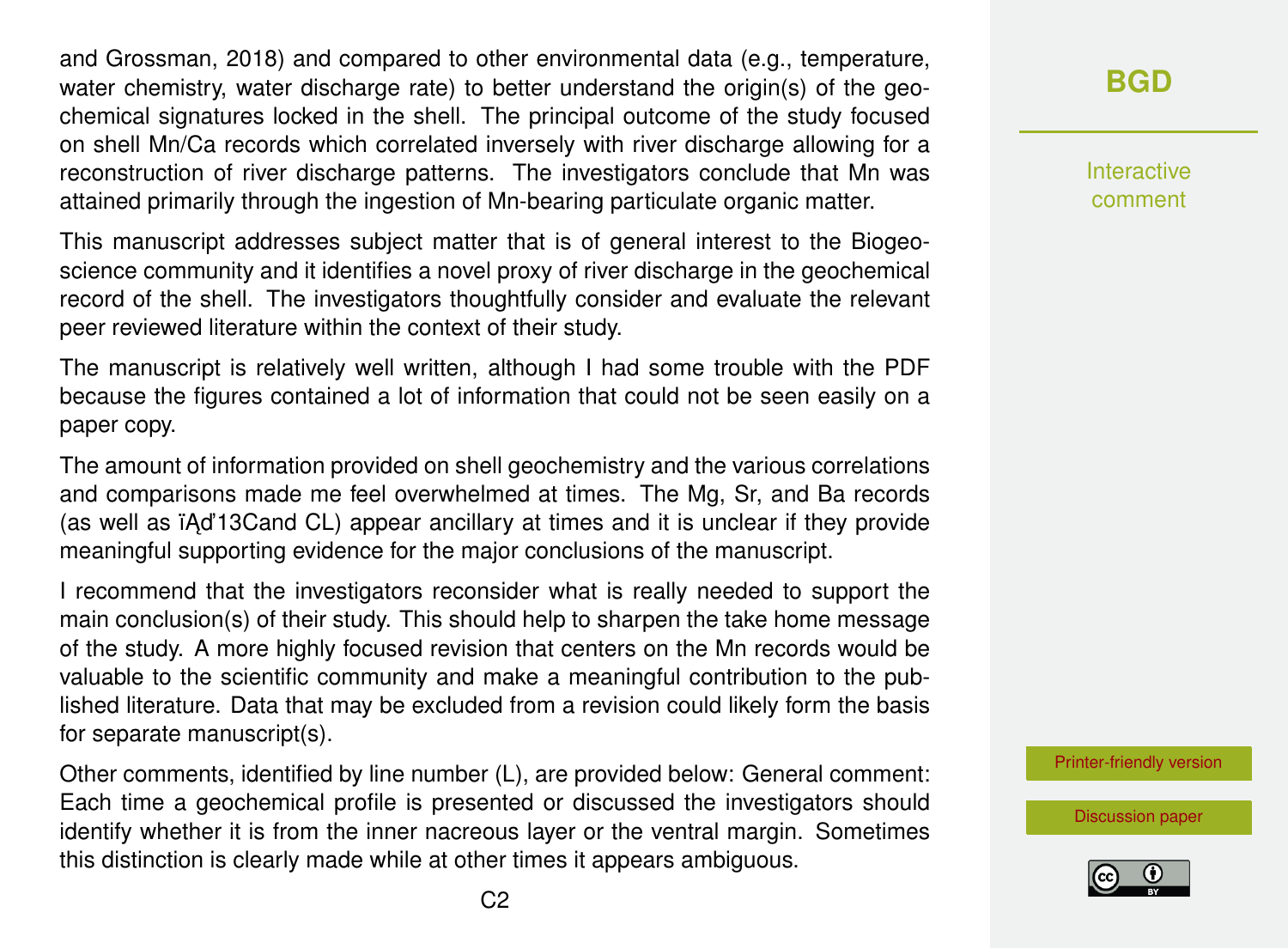L17: The first sentence that defines the word "sclerochronology" is inaccurate. Sclerochronology is more specific than ". . . the study of the physical and chemical properties of invertebrate hard parts...", it involves the temporal context in which these properties are considered.

L59: Methods: The physicochemical water sampling procedures need to be explained in greater detail, or cited properly. This extends to L99-101 where the statement is made that "... water samples were not filtered and acidified for analysis after months in storage." The implications of this unusual sampling strategy should be explained in greater detail. How severely is the Mn data compromised? How are other elements affected in addition to Mn?

L74: Hydrogen isotope compositions are not discussed in the text so a description of sample/analysis procedures in not warranted. Also, anytime delta notation is used, e.g.,  $\Delta$  iAd'18O, the word "value" should follow it.

L90 and L94: It appears the sampling resolution for stable isotopes (60  $\mathsf{A}\text{mq}$ ) and ICP-MS analysis (20-160  $\overline{A}$  $\overline{A}$ ) differed. The implications of this should be addressed somewhere in the text.

L102: Were the CL images taken before or after the sampling of the shell for isotopic and elemental analysis? The observation of "shadows" should be explained a little better. This could be done in a better description of the CL imaging in general. What is the ultimate purpose of CL imaging? It appears the investigators wished to correlate brightness to measured Mn concentration in the shell. Was the sampling resolution for ICP-MS comparable to the width of bright and dark bands in the CL images?

L121: Oxygen isotopes. The first paragraph can be reduced if the manuscript needs to be shortened.

L146-148: Variance in a data set is independent of the scale over which the data are considered, e.g., the Mg data set (12 ppb – 20 ppm) is more variable than the Ca data

## **[BGD](https://www.biogeosciences-discuss.net/)**

Interactive comment

[Printer-friendly version](https://www.biogeosciences-discuss.net/bg-2019-323/bg-2019-323-RC3-print.pdf)

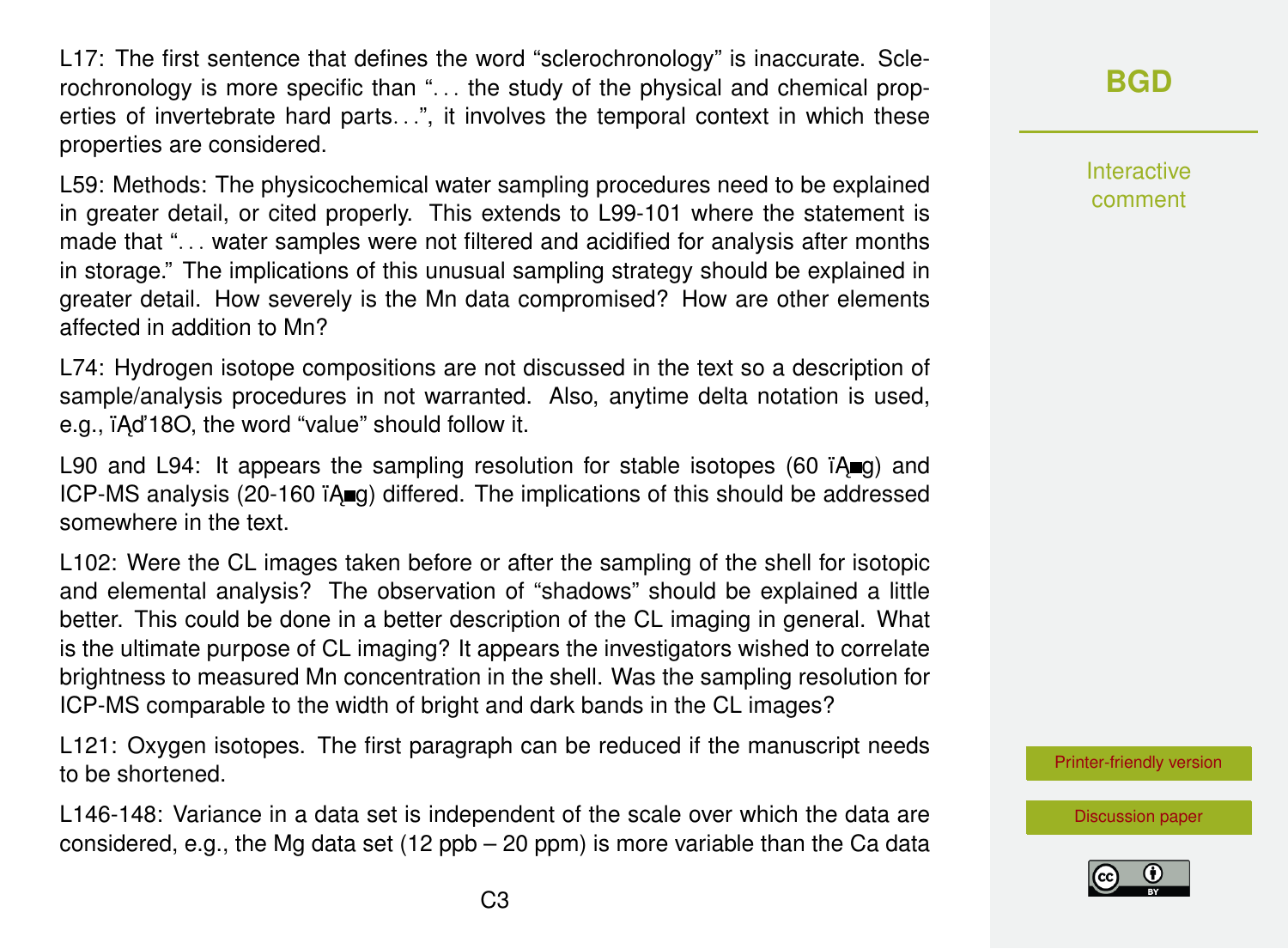set (19-83 ppm) regardless of whether the data are considered on a linear or log scale. Also, reference to Fig. 4 (L148) is for Me/Ca ratios and not absolute concentrations.

L155: The word "shell" should proceed the word "growth".

L162: DMg values reported in Table 3 range from 1-138 (10-3) or 0.001-0.0138, not "0.001-0.138" as stated in the text.

L163: "Mg/Ca does not show any [temporal] systematic trend in our water data. . ."

L190: Sentence starting with "Ba/Ca values. . ." is redundant given L186 . L211: Variability in shell Mn/Ca in not reported in Table 1.

L212: I think the reference should be to "Figure 3B" here and not "Figure 4B".

L237: The final statement in the paragraph is introductory and should come earlier in the manuscript.

L238: The section entitled Cathodoluminescence is too brief. It should be expanded and integrated better in the text.

L260: Is this the only place where the carbon isotope data are discussed except for L184-185? The carbon isotope data should be integrated more fully in the text, e.g., why are there correlations between shell growth and Sr/Ca vs iAd'13C values?

L283: Goodwin et al. (2018) is not in the reference list.

A general thought about trace elements in shell carbonate that was not discussed: Bender and Morse (1990) consider distribution coefficients to be phenomenological by nature; they depend a lot on the aqueous chemistry of the fluids in which carbonate grows and the nature of the solid phase. They use observations like those reported in Mucci and Morse (1983) who show that more Sr can substitute into calcite when more Mg resides in the crystal lattice as evidence of this. Could the possibility exist that biogenic shell aragonite shares a similar fate?

**[BGD](https://www.biogeosciences-discuss.net/)**

Interactive comment

[Printer-friendly version](https://www.biogeosciences-discuss.net/bg-2019-323/bg-2019-323-RC3-print.pdf)